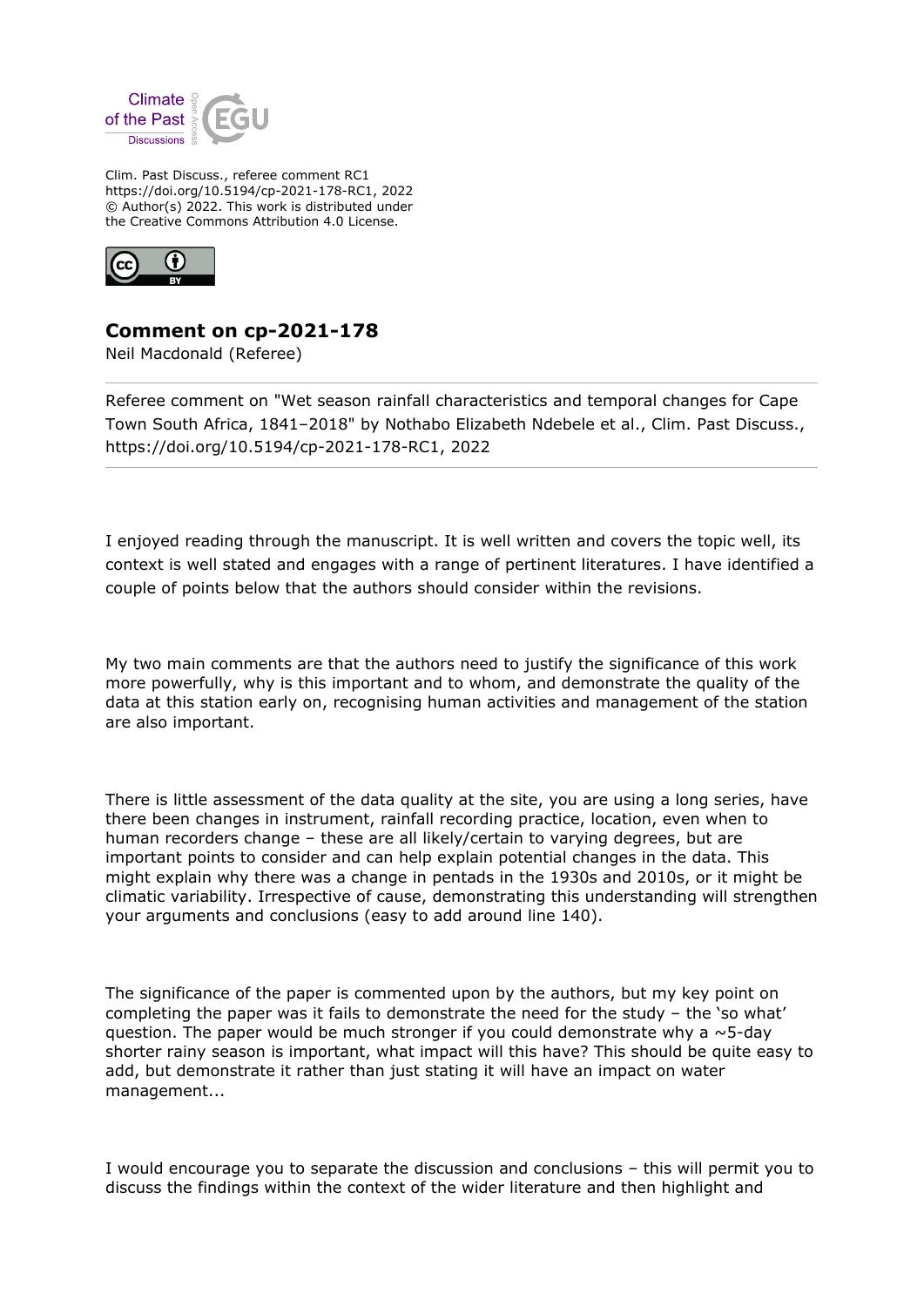reiterate the key points from this study.

I think you can reduce the number of tables and figures presented, some appear to offer limited additional information on that already presented within the text (comments below).

Minor comments to consider:

Line  $\sim$ 35 Do you get any hail/snowfall? It might be worth adding a sentence stating as a justification for the use of rainfall rather than precipitation.

Line  $\sim$  140 What about trace precipitation measurements >0mm but <1mm. Please clarify.

Line 171 add space between '1and'

Line 219 remove ' from 1940's, so 1940s

Line 226 end sentence after ...(1950s). delete at all stations since 1900.

Line~320-23 is this shift in dates significant or just noise?

Tables – are all these needed, I think there may be an opportunity to reduce the number presented. Reconsider Tables 2, 4, 5, 7 & 9, particularly Tables 2 & 7 – do these add anything not within the text?

Figure 3 – Difficult to see red line (A-O 5-year Gaussian filter)